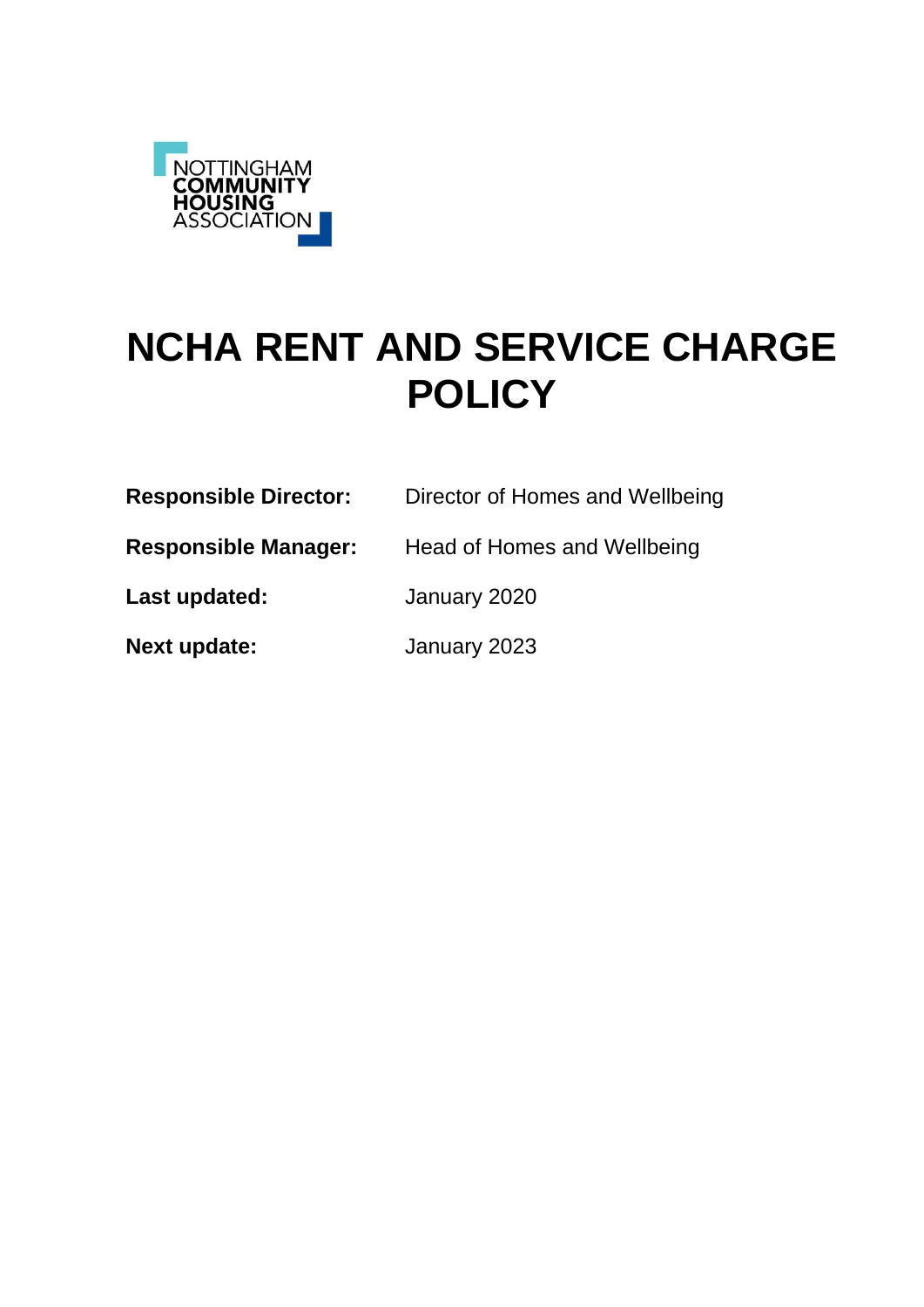## **1. Rent setting**

- 1.1 NCHA and its group companies aims to set rents which are affordable and meet the needs and expectations of our customers. NCHA rent setting policy is to set rents at levels within the regulatory guidelines which:
	- Are affordable and meet the needs and expectations of our customers.
	- Ensure that the Association can meet financial and business plan commitments and objectives thereby ensuring the financial viability of the Association.
	- Provide cost effective and high quality services to our customers.
	- Are in accordance with the terms and conditions of customer's tenancy, licence or lease.

#### **2. Regulatory Framework**

- 2.1 NCHA and its group companies will comply with all relevant legislation and regulatory requirements issued by the Regulator for Social Housing relating to the various tenancies, licence agreements and leasehold agreements we operate.
- 2.2 Specifically, this means that NCHA will apply annual changes to Social and Affordable rents, licence agreement charges and service charges in line with the requirements contained within the 2020 Rent Standard as set out in the Policy for Rents in Social Housing issued by the Ministry of Housing, Communities and Local Government in February 2019. NCHA will also use the annual guidance on rent limits which were last issued by the Department of Levelling Up, Communities and Local Government on 15<sup>th</sup> November 2021 setting out the limit on annual rent increases for 2022-23.
- 2.3 In the case of our group companies that oversee our Almshouse stock, it will adhere to Charity Commission Regulations and ensure maintenance contributions are comparable with the Equivalent Fair Rent level set by the Valuation Office.
- 2.4 Lease agreements regulate what rent charges are initially set, frequency of review and how and when charges are passed on in regard to any services provided.

#### **3. Communication and notice periods**

3.1 NCHA will meet legal requirements for all processes, legal notices and notice periods. NCHA will also communicate with customers in a clear and consistent manner.

#### **4. Changes to rents**

4.1 The 2020 Rent Standard allows Registered Providers to increase social rents annually by up to a maximum of the September CPI rate of inflation plus 1 percentage point. These limits to rent changes apply to all Social Formula, Registered/Secure and Affordable rents.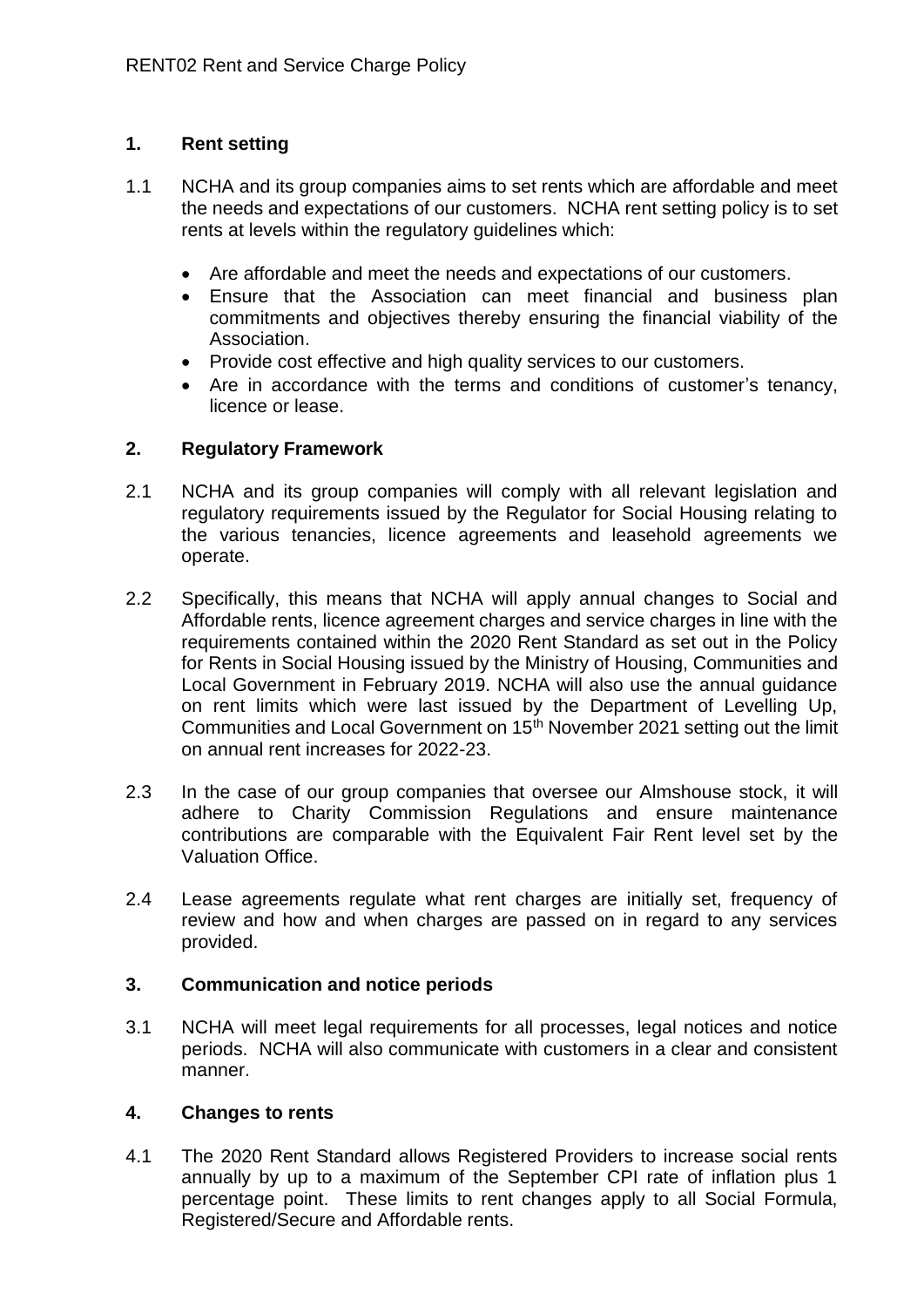- 4.2 The Rent Standard states this limit is a ceiling and providers can apply a lower increase, or freeze or reduce rents, and that providers should consider the local market context when deciding whether to implement a rent increase and the level of that increase, as well as the levels of Housing Benefit or Universal Credit that are available to claimant households who might occupy their properties.
- 4.3 NCHA will produce an annual 'Affordability Assessment' of rents and service charges regulated by the Rent Standard for customers on a social rent regime.
- 4.4 The NCHA Executive Team will consider the annual Affordability Assessment, financial and business plan commitments in the context of local market conditions as part of the annual rent increase confirmation process.

# **5. Social Rent Formula Rent flexibility level**

- 5.1 Under the 2020 Rent Standard Registered Providers can charge Social Rents at the 'Formula' rent (based on a formula that takes into account the value of a property, the average local salary and the number of bedrooms) plus discretion to charge an additional rent 'flexibility variance' of 5% for new 'general needs housing' and 10% for 'supported housing' lettings. If applying this flexibility, providers should ensure that there is a clear rationale for doing so which takes into account affordability, local factors and concerns in consultation with customers.
- 5.2 Prior to rent reduction under the Welfare Reform and Work Act 2016 Social Rent Reduction – NCHA has applied the rent flexibility allowed to social formula rents. NCHA has confirmed the ongoing use of rent flexibility in social formula rents for general needs and supported housing. In making this decision, NCHA has taken into account affordability, local housing market conditions and NCHA's financial and business plan commitments. NCHA will consult with our customers through our established customer involvement processes regarding our approach to rent flexibility and consider the feedback as part of an 'Annual Affordability assessment.

#### **6. Registered/Secure 'fair' rent properties**

- 6.1 Regulation of Registered/Secure 'fair' rent properties is included in the 2020 Rent Standard. For annual increases, the ceiling of CPI plus 1 percentage point therefore applies as the maximum rent increase that can be applied to Registered/Secure 'fair' rent properties.
- 6.2 The Rent Standard also states that Registered/Secure 'fair' rent tenants must not be charged more than the lower of:
	- a. the 'fair' rent set by the Rent Officer and
	- b. the formula rent subject to rent caps and the rent flexibility level.
- 6.3 NCHA will ensure that all Registered/Secure 'fair' rent properties will continue to have their rents revalued and registered with the Government Valuation Office agency on a 2 year cycle. Gross rents inclusive of service charges for Registered/Secure 'fair' rent properties will not exceed the Registered rent.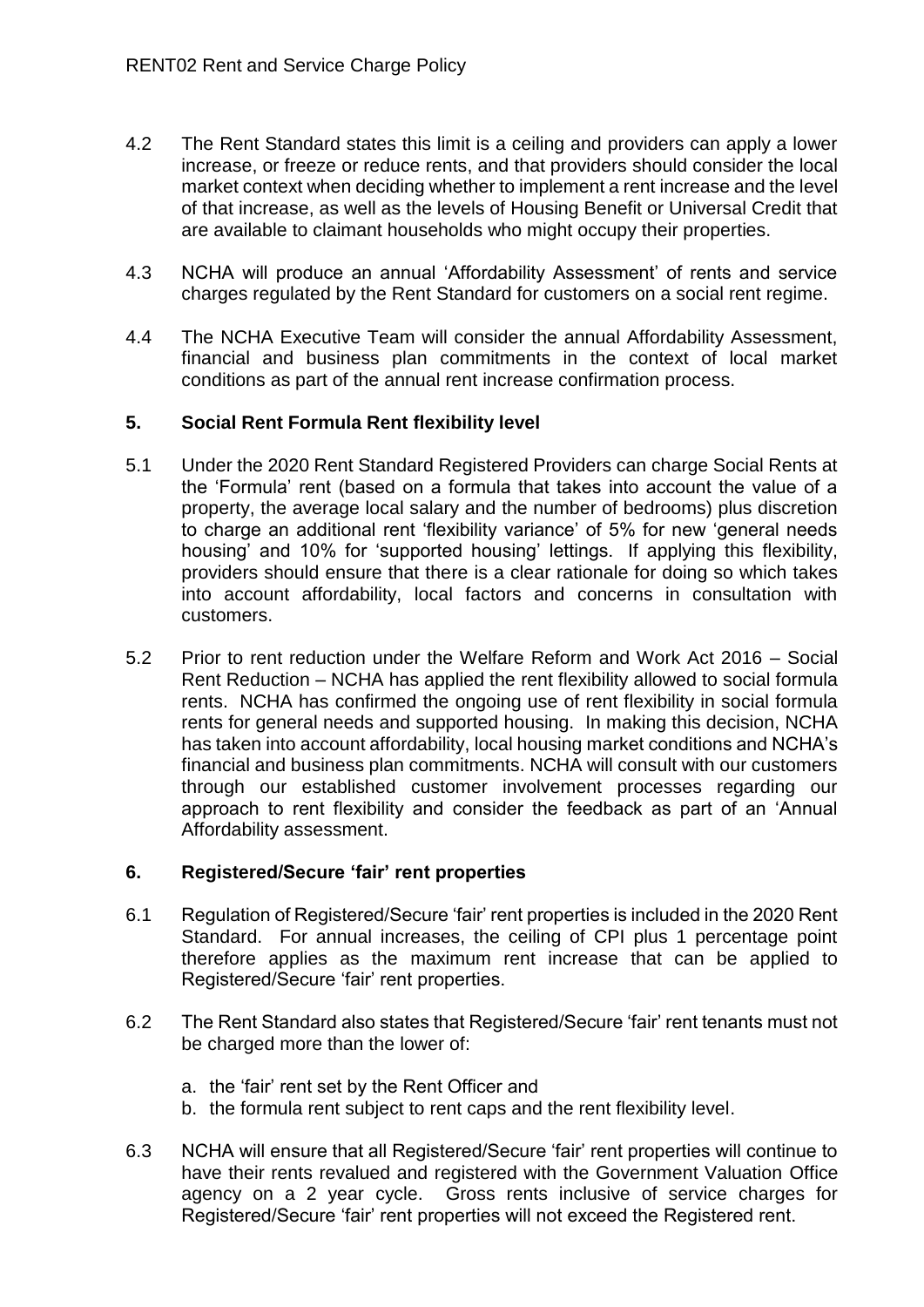# **7. Affordable Rent**

- 7.1 Affordable rents are exempt from the social rent requirements set out in the Policy on Rents for Social Housing and are usually higher than social formula rents in order to generate additional capacity for investment in new affordable housing.
- 7.2 It is NCHA policy to normally set Affordable and Rent to Homebuy Rents at (but not exceeding) 80% of gross market rent inclusive of service charges at the point of offer of the property. Rents for new properties are provided by the Development team, but rents for relet properties should be rebased (see below). Affordable rents should always be higher than the social formula rent for the same property and if lower, the social formula rent should form the floor for the rent to be charged.
- 7.3 The 'Gross market rent' means the rent (inclusive of any applicable service charges) for which the accommodation might reasonably be expected to be let in the private rented sector. Property size, location type and service provision must be taken into account when determining what gross market rent a property might achieve if let in the private rented sector.
- 7.4 The Policy states that although Affordable rents are not subject to the Local Housing Allowance, registered providers should have regard to the local market context including the relevant Local Housing Allowance for the Broad Rental Market Area in which the property is located when setting Affordable rents.
- 7.5 Property rebase valuations must be undertaken in accordance with a method recognised by the Royal Institution of Chartered Surveyors to ensure consistency between providers. Rebases will not be undertaken when converting tenancies from probationary to full assured tenancies, tenancy assignments. Nor is it necessary to undertake a valuation rebase on every occasion a property becomes void if a comparable property in the same area has been rebased within the last 6 months, although this may happen more frequently if it is believed there is significant movement in local market rents. NCHA will keep a record of rebases to ensure that this policy is followed consistently and affordable rents are kept up to date.

# **8. Affordability**

- 8.1 Where rebased Affordable rents are considered unaffordable and represent a significant increase on the Affordable rent charged to the previous tenant, the Allocations Team may request to a senior manager that a rent less than 80% of the market rent may be applied.
- 8.2 The request should provide evidence of the total void period and void losses including the work done to let the property through standard lettings practices such as advertising through CBL schemes/LA nominations, general property advertising websites such as Rightmove and the number of applicants that have failed NCHA's income affordability test.
- 8.3 For rent changes to Affordable rents, please see changes to rents above.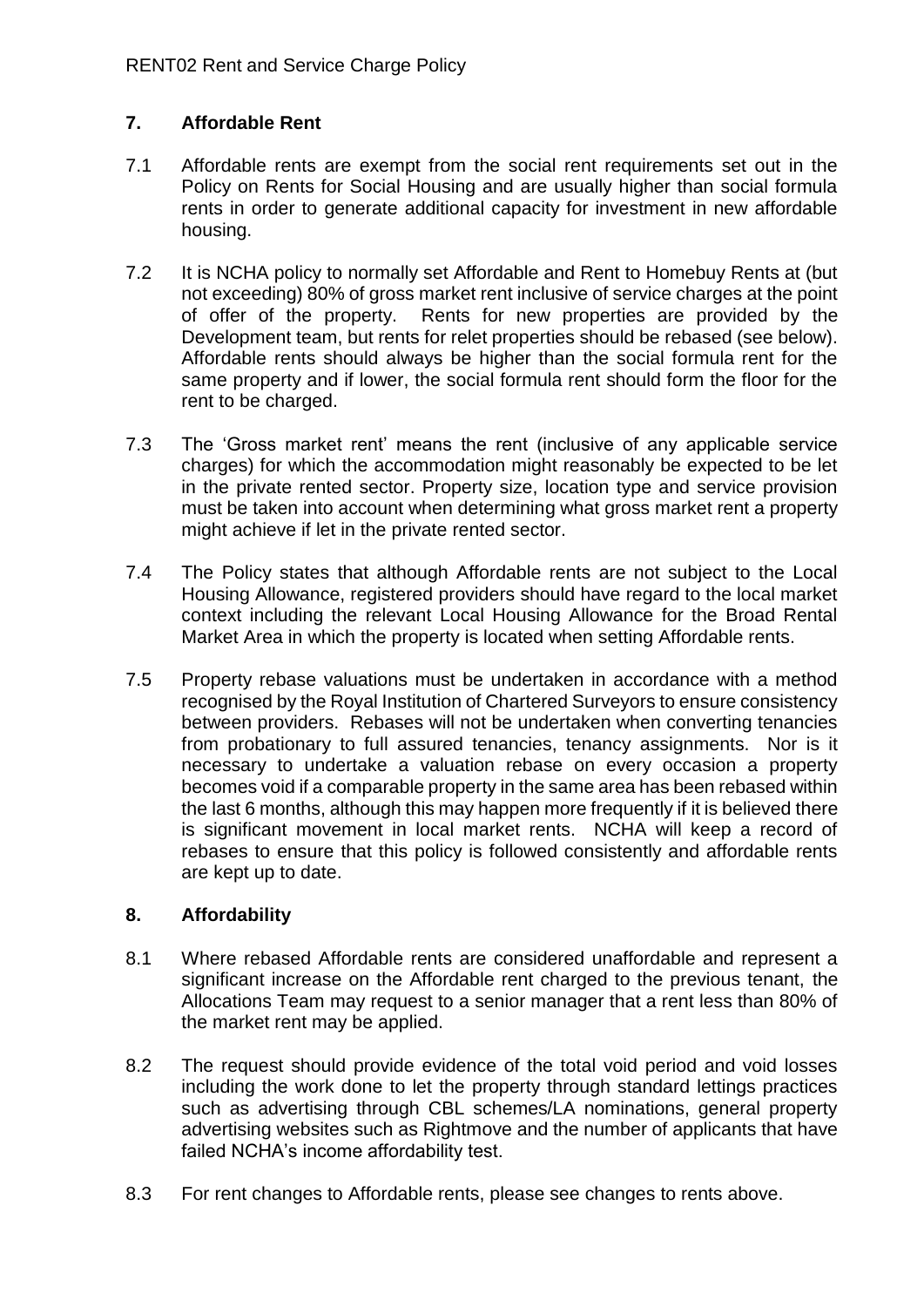# **9. Service Charges**

- 9.1 NCHA recognise the important role of communal services in making homes and neighbourhoods safe and attractive places to live.
- 9.2 NCHA operate variable service charges for general needs social rent and Shared Ownership properties. For Care and Support properties a fixed service charge regime is operated. These are set in accordance with legal and regulatory guidelines and the terms of NCHA tenancy agreements. Where variable service charges operate, any changes to services provided and service charge costs will be made annually in line with the terms of your tenancy or lease agreement.
- 9.3 Service charges reflect the actual costs of providing services and are set using a combination of known costs, budgeted costs and capital replacement costs. With variable service charges, it is NCHA policy to carry forward budget surpluses and deficits to the following financial year.
- 9.4 NCHA will ensure that service charges are fairly applied to customers benefiting from the communal services provided.
- 9.5 Service Charges that are NOT eligible to be claimed through Housing Benefit/Universal Credit, will be passed onto customers through a resident charge in line with the terms of the individual's Occupancy Agreement.

#### **10. Quality, value for money and customer involvement:**

- 10.1 NCHA are committed to listening to the views of our customers and delivering high quality and affordable services that deliver good value for money. NCHA will achieve this by:
	- Complying with legislation and regulatory requirements for setting, presenting and collecting service charges.
	- Ensure service charges represent good value for money through effective procurement and management of contractors and directly provided services.
	- Undertake detailed checks on budget costs and assumptions.
	- Consult customers when introducing or making significant changes to services and listen to customer views through the annual Communal Services survey and Resident Involvement activities.
	- Providing an annual statement of charges and details of services provided.
	- Providing a clear explanation to customers of how NCHA service charges are set and applied.
	- Report to and approval by the NCHA Senior Leadership/changes of the annual overall change in service charges and the reasons for year on year changes.
	- Ensure that NCHA service charges are fully eligible for Housing Benefit/Universal Credit except where NCHA charge for water and heating supplied to individual properties.